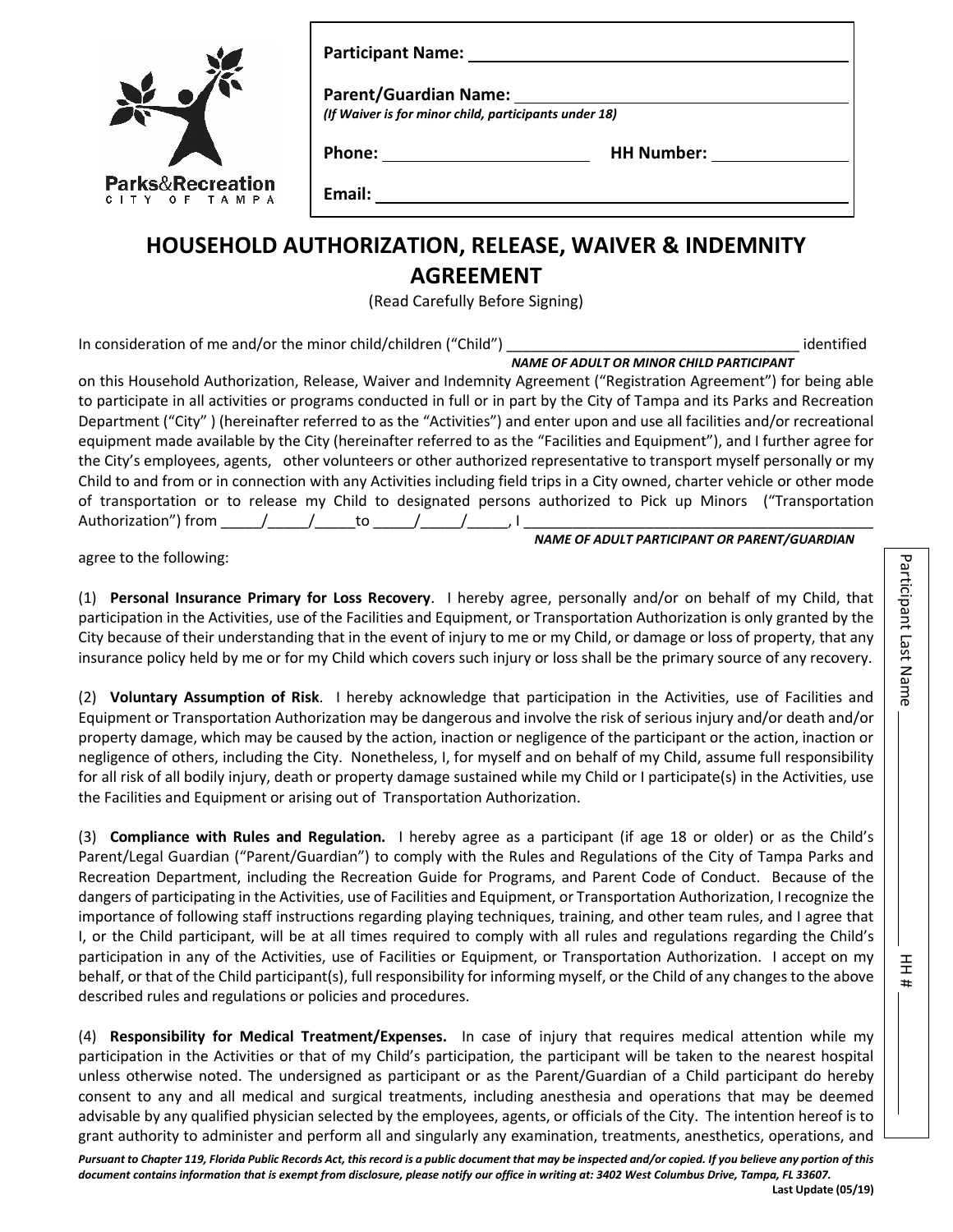qualified physician. No action will be taken until an attempt is made to contact the Child's Parent/Guardian at the phone Transportation Authorization. diagnostic procedures that may now or during the course of the patient's care be deemed advisable or necessary by any numbers provided. I authorize the City employees, agents or officials to take any action including seeking medical care necessary in their judgement if I am not present or reachable in the event of an emergency. The participant or the Child participant's Parent/Guardian will be 100% liable for payment of all medical related expenses and costs resulting or to result from any injury incurred during, or as a result of, participation in the Activities, use of Facilities and Equipment, or

Transportation Authorization.<br>(5) **Release, Waiver, Discharge and Covenant Not to Sue.** In exchange for myself or my Child's recreational benefit to medical treatment, use of any photographs, videotapes, electronic images, audio recordings or any other record of events for any purpose. I further understand that this Registration Agreement includes any claim or action based on negligence, when I, or the Child are participating in Activities, use of the Facilities and Equipment, or in connection with Transportation Authorization. participate in any of the Activities, use of Facilities and Equipment, or Transportation Authorization, I the undersigned, on behalf of my myself, or my Child, our heirs, assigns, personal representatives, or next of kin, hereby RELEASE, WAIVE, ABSOLVE, DISCHARGE, COVENANT NOT TO SUE the City, its officers, employees, agents, contractors, volunteers, organizers, partners, or sponsors (also referred to as "Releasees") individually or in an official capacity from any and all liability for property damage, bodily injury, death, or any other type of damages or expense arising out of or connected with myself or my Child's participation in the Activities, use of the Facilities and Equipment, Transportation Authorization, action or inaction of any Releasees or otherwise, or whether arising out of or caused by any defect, or presence or absence of any condition of, in or on any real property, premises, city property or thoroughfare, or any vehicle occurring

 nature which the Releasees may sustain, suffer, or incur, or be required to pay by reason of permitting me or my Child to participate in the Activities, use the Facilities and Equipment, Transportation Authorization, medical treatment, use of any photographs, videotapes, electronic images, audio recordings or any other record of events for any purpose, even Transportation Authorization. (6) **Hold Harmless and Indemnity Agreement**. I will defend, hold harmless and indemnify the above described Releasees from and against all liability, loss, claims, damages, costs, attorneys' fees and expenses of whatever kind or if allowing me or my Child to do so is later found to be wrongful or negligent.

 (7) **Severability.** I expressly agree that the foregoing release and waiver of liability and indemnity is intended to be as broad and inclusive as is permitted by the laws of the State of Florida or other State where a claim or action may be instituted and that if any portion thereof is held invalid, it is agreed that the balance shall, notwithstanding, continue in full legal force and effect.

 (8) **Permission for Use of Participant's Photos, Videotapes, Electronic Images, Audio Records.** I hereby grant the City these materials will become the property of the City and will not be returned. I hereby authorize the City to edit, alter, copy, exhibit, publish or distribute this video/photo for purposes of publicizing the City and/or the City's programs or any permission to use my or my Child's likeness, electronic image, video and/or photograph in all of its publications, including website entries, or any broadcast medium, without payment or any other consideration. I understand and agree that other lawful purpose. In addition, I waive the right to inspect or approve the finished product, including written or electronic copy, wherein my likeness appears. Additionally, I waive any right to royalties or other compensation arising or related to the use of the video/photograph.

ļ

I **AGREE** to the Photo Release as defined above. **I interest and C** I **DO NOT** agree to the Photo Release as defined above

 participant(s) or myself; (3) I understand that I am waiving important legal rights to recover damages for injury and/or property damage; By signing my name below I certify that: (1) I am the Parent/Guardian of the Child participant(s) listed on this Registration Agreement or I am an adult participant over 18 years of age; (2) I have fully read and understand the above terms and conditions and they apply to Child (4) I agree I have been encouraged to seek the advice of my own attorney prior to signing this agreement; (5) I have read and voluntarily signed this agreement; and (6) no oral representations, statements or inducements apart from the foregoing written agreement have been made.

 **SIGNATURE OF ADULT PARTICIPANT OR PARENT/GUARDIAN FOR MINOR CHILD DATE** 

*Pursuant to Chapter 119, Florida Public Records Act, this record is a public document that may be inspected and/or copied. If you believe any portion of this document contains information that is exempt from disclosure, please notify our office in writing at: 3402 West Columbus Drive, Tampa, FL 33607.*  **Last Update (05/19)** 

 $\overline{\phantom{a}}$  , and the contribution of the contribution of the contribution of the contribution of the contribution of the contribution of the contribution of the contribution of the contribution of the contribution of the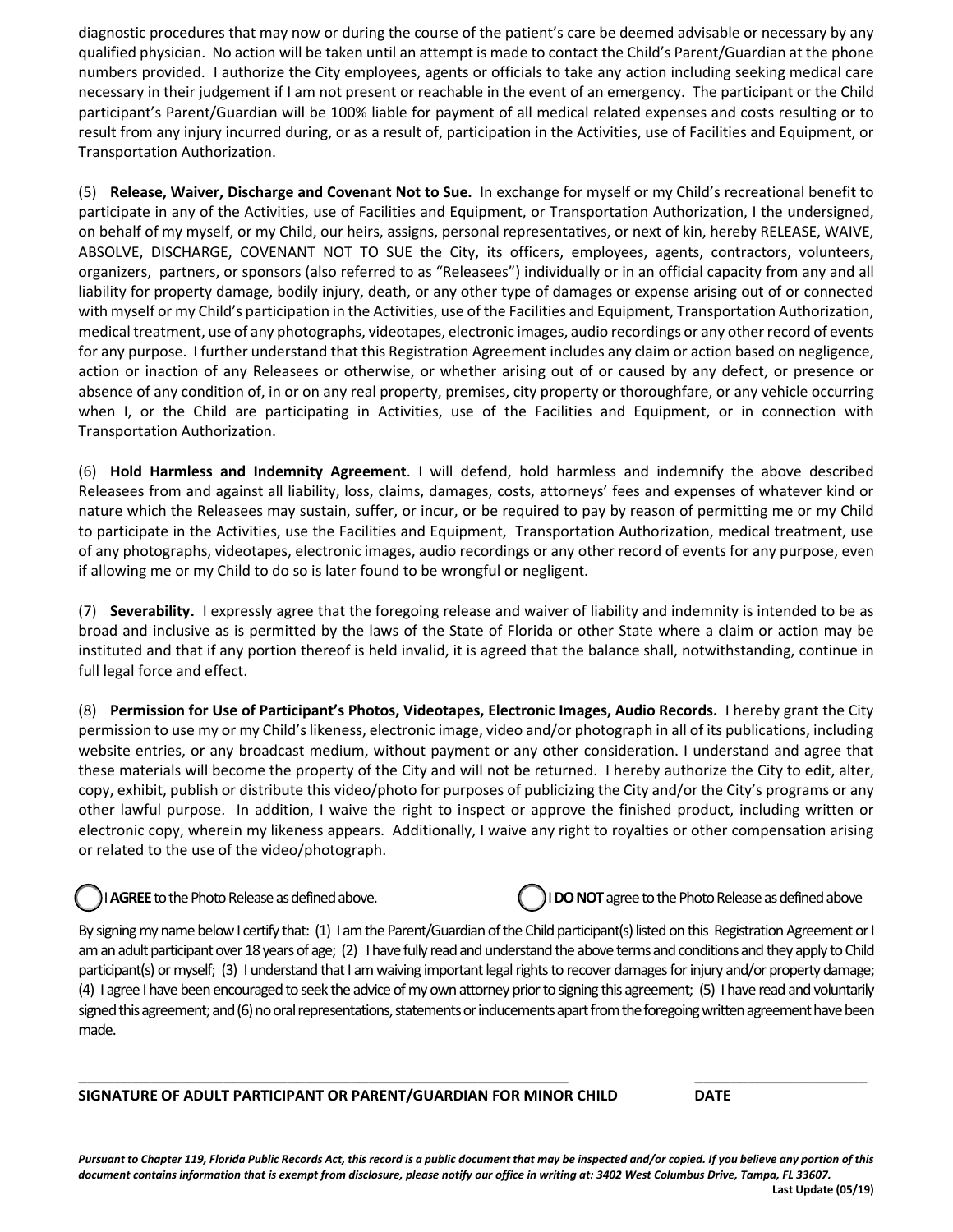

## **Assumption of the Risk and Waiver of Liability Relating to Coronavirus/COVID-19**

(Read Carefully Before Signing)

 The novel coronavirus, Coronavirus/COVID-19, has been declared a worldwide pandemic by the World Health Organization. Coronavirus/COVID-19 is extremely contagious and is believed to spread mainly from person-to-person contact. Federal authorities and the State of Florida recommend social distancing to prevent the spread of Coronavirus/COVID-19. Contracting Coronavirus/COVID-19 can lead to severe illness, personal injury, permanent disability, and death. The City of Tampa Parks and Recreation Department and staff undertake every effort to keep our facilities clean and disinfected and have created new protocols and preventative measures to reduce the spread of Coronavirus/COVID-19; however as with any public facility, the City cannot guarantee that you or your minor child(ren) will be 100% safe from airborne illnesses such as Coronavirus/COVID-19 or colds and flu while using City of Tampa Parks and Recreation facilities or participating in its programs.

 **By signing this agreement** I acknowledge the contagious nature of Coronavirus/COVID-19 and voluntarily assume the risk that my minor child(ren) and I may be exposed to, or infected by COVID-19 while using City of Tampa Parks and Recreation facilities or participating in its programs, and that such exposure or infection may result in personal injury, illness, permanent disability, and death. I understand that the risk of becoming exposed to or infected by Coronavirus/COVID-19 at or while using City of Tampa Parks and Recreation facilities, or participating in its programs may result from the actions, omissions, or negligence of myself and others, including, but not limited to, City of Tampa employees, volunteers, program participants and their families.

 I voluntarily agree to assume all of the foregoing risks and accept sole responsibility for any injury to my minor child(ren) or myself including, but not limited to, personal injury, disability, death, illness, damage, loss, claim, liability, or expense, of any kind, that I or my minor child(ren) may experience or incur in connection with use of City of Tampa Parks and Recreation facilities, and/or while participating in its programs. On my behalf, and on behalf of my minor child(ren)s, I hereby release, covenant not to sue, discharge, and hold harmless the City of Tampa, its officers, employees, agents, and representatives, of and from any and all Claims, including all liabilities, claims, actions, damages, costs or expenses of any kind arising out of or relating thereto. I understand and agree that this release includes any Claims based on the actions, omissions, or negligence of the City of Tampa, its officers, employees, agents, and representatives, whether a Coronavirus/COVID-19 infection occurs before, during, or after participation in any the City of Tampa Parks and Recreation Department program or the use of its facilities. Nothing herein shall be construed to waive or alter the City's sovereign immunity or the limits, rights, or requirements of Section 768.28, Florida Statutes.

 By signing my name below I certify that: (1) I am the Parent/Guardian of the Child participant(s) listed on this Registration Agreement or I am an adult participant over 18 years of age; (2) I have fully read and understand the above terms and conditions and they apply to Child participant(s) or myself; (3) I understand that I am waiving important legal rights to recover damages for injury and/or property damage; (4) I agree I have been encouraged to seek the advice of my own attorney prior to signing this agreement; (5) I have read and voluntarily signed this agreement; and (6) no oral representations, statements or inducements apart from the foregoing written agreement have been made.

 *Pursuant to Chapter 119, Florida Public Records Act, this record is a public document that may be inspected and/or copied. If you believe any portion of this document contains information that is exempt from disclosure, please notify our office in writing at: 3402 West Columbus Drive, Tampa, FL 33607.*